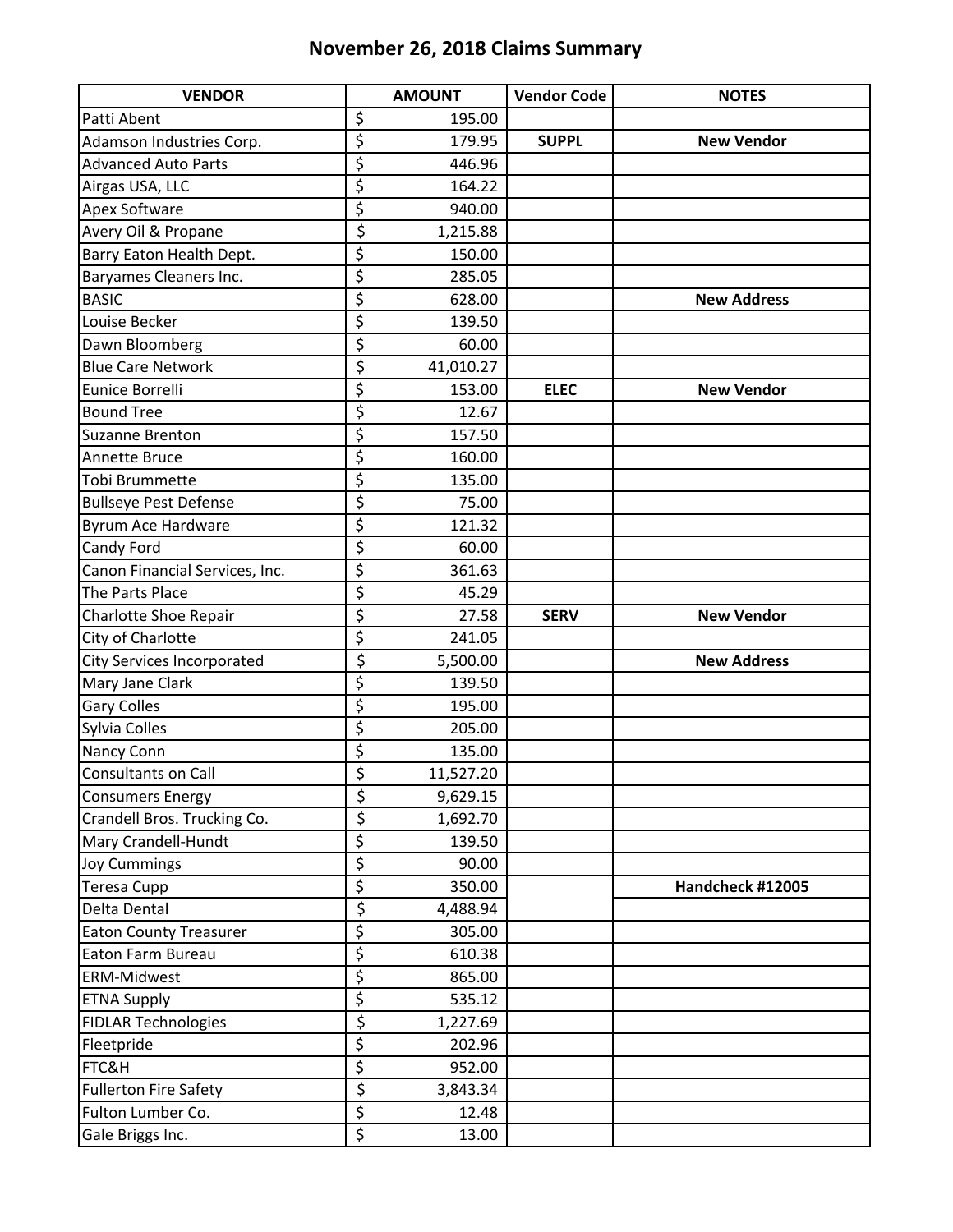## **November 26, 2018 Claims Summary**

| Grainger                            | \$                              | 213.56    |              |                                    |
|-------------------------------------|---------------------------------|-----------|--------------|------------------------------------|
| <b>HACH Company</b>                 | \$                              | 244.14    |              |                                    |
| Jeremy Hafner                       | \$                              | 200.00    |              |                                    |
| <b>Kris Haley</b>                   | \$                              | 195.00    |              |                                    |
| <b>Hassel Free Fuels</b>            | \$                              | 2,442.02  |              |                                    |
| Marjorie Huva                       | \$                              | 135.00    |              |                                    |
| Insty-Prints                        | \$                              | 57.00     |              |                                    |
| <b>International Minute Press</b>   | \$                              | 158.44    |              |                                    |
| Jack Doheny Companies, Inc.         | \$                              | 167.00    |              |                                    |
| Jan's Custom Sewing and Alterations | \$                              | 120.00    | <b>SERV</b>  | <b>New Vendor</b>                  |
| Julia Johnson                       | \$                              | 162.00    |              |                                    |
| Cecilia Jones                       | \$                              | 90.00     |              |                                    |
| Kane's Heating Inc.                 | \$                              | 595.00    |              |                                    |
| Kendall Electric Inc.               | \$                              | 26.24     |              |                                    |
| Kiesler's Police Supply, Inc.       | $\overline{\xi}$                | 6,212.60  |              |                                    |
| LAP + CREATIVE                      | \$                              | 1,723.33  |              |                                    |
| LexisNexis                          | \$                              | 170.50    |              |                                    |
| Nicole Lonyo                        | \$                              | 100.00    |              |                                    |
| <b>MAMC</b>                         | \$                              | 120.00    |              | <b>New Address and Name Change</b> |
| MailFinance                         | \$                              | 475.44    |              |                                    |
| <b>Barb Michalcewicz</b>            | \$                              | 139.50    |              |                                    |
| Michigan Company, Inc.              | \$                              | 162.27    |              |                                    |
| Michigan Municipal League           | \$                              | 630.00    |              |                                    |
| Michigan State Police               | \$                              | 90.00     |              |                                    |
| Elizabeth Moody                     | \$                              | 148.50    |              |                                    |
| <b>Susan Moody</b>                  | \$                              | 90.00     |              |                                    |
| Janet Morey                         | \$                              | 144.00    |              |                                    |
| NCL of Wisconsin, Inc.              | \$                              | 288.40    |              |                                    |
| N.E. Controls, LLC                  | \$                              | 1,988.27  | <b>EQUIP</b> | <b>New Vendor</b>                  |
| Neopost USA Inc.                    | \$                              | 1,000.00  |              |                                    |
| Jeanne Nitchman                     | \$                              | 153.00    |              |                                    |
| Oudbier Instrument Co.              | \$                              | 431.20    |              |                                    |
| Outshiner                           | $\overline{\boldsymbol{\zeta}}$ | 26.99     |              |                                    |
| <b>Pace Analytical Services</b>     | \$                              | 210.00    |              |                                    |
| People Facts LLC                    | \$                              | 22.73     |              |                                    |
| <b>Barb Phlegar</b>                 | \$                              | 185.00    |              |                                    |
| <b>Ben Phlegar</b>                  | \$                              | 205.00    |              |                                    |
| <b>Gerald Podany</b>                | \$                              | 90.00     |              |                                    |
| Prein & Newhof                      | \$                              | 12,129.38 |              |                                    |
| Quill                               | $\overline{\xi}$                | 1,336.55  |              |                                    |
| Rehmann Robson                      | \$                              | 16,916.35 |              |                                    |
| <b>Christine Reist</b>              | \$                              | 135.00    |              |                                    |
| <b>Richard Remenak</b>              | \$                              | 139.50    |              |                                    |
| Eric Rogers, LLC                    | \$                              | 1,080.00  |              |                                    |
| <b>Betty Rosenbrook</b>             | \$                              | 139.50    |              |                                    |
| Whitney Royston                     | \$                              | 40.00     |              |                                    |
| Julie Shaver                        | \$                              | 153.00    | <b>ELEC</b>  | <b>New Vendor</b>                  |